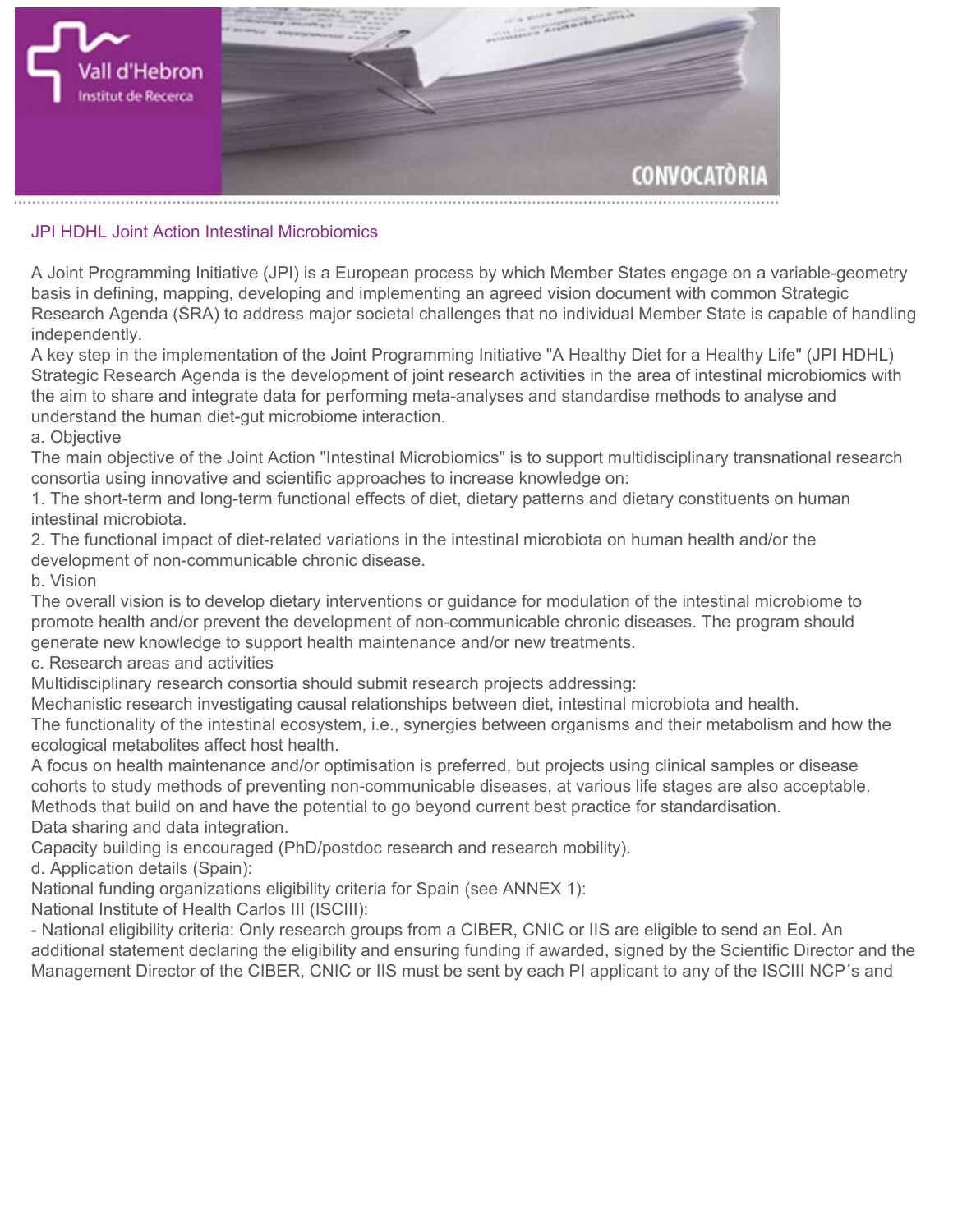**received prior to the deadline of the EoI closing. Proposals not accompanied by this statement will be considered ineligible.**

**- Eligible Costs: Research costs (e.g. staff and consumables); Travel costs; Communication & dissemination costs; Coordinators' costs; Training & capacity building; Mobility.**

**- Anticipated amount of funding for this call: In-kind contribution (approximately €115.000). ISCIII is providing the institutional program funds for these in-kind distributions of the CIBER, CNIC and IIS.**

**Ministry of Economy and Competitiveness (MINECO):**

**- National eligibility criteria:**

**Universities, Public Research Institutions, Technological Centers, and other Private non-profit Institutions performing RDI activities in Spain.**

**Eligible applicants must hold a Doctoral degree and have experience as principal investigators (PI) in projects funded by the Plan Nacional I+D+I 2008-2011 and/or the Plan Estatal I+D+I 2013-2016 in programmes managed by the Dirección General de Investigación Científica y Técnica (DGICT), MINECO.**

**The projects mainly aimed at clinical or epidemiological research are not eligible for funding from DGICT. Once the transnational evaluation procedure has been completed and the researchers involved have been notified, the Spanish applicants that are offered funding will be invited to formally apply to the call of Programa Estatal de Investigación, Desarrollo e Innovación Orientada a los Retos de la Sociedad (modality Acciones de Programación Conjunta Internacional APCIN 2016).**

**MINECO will avoid double funding and will not finance projects or parts of projects that have been funded through other national, ERA-NET, JPI or EU calls.**

**The same PI is not allowed to apply for funding in more than one proposal of this call, and will be allowed to submit only one proposal to the national APCIN 2016 call.**

**PIs granted through the APCIN 2015 call will not be allowed to apply for funding through the APCIN 2016 call, independently of the international programme in which the proposal is included.**

**PIs granted through APCIN 2016 will not be eligible to apply to another APCIN call, (or to the national instrument designed for funding international actions by the DGCIT), until two thirds of the project duration has been completed. - Eligible Costs: Only additional (marginal) cost will be eligible. Direct costs: including personnel costs for temporary contracts (fellowships are not eligible) and other costs (consumables, small equipment, use of research**

**infrastructures or services, travel and mobility costs, organization of consortium meetings, etc.; according to national call regulations. Indirect costs (overheads) are not eligible for funding in this programme.**

**- Anticipated amount of funding for this call: €700.000**

**- Max. funding per partner: Maximum requested funding is 150.000 € per partner (200.000 € per project coordinator). When more than one Spanish partner participate in the same proposal, the maximum funding of the Spanish part should not exceed 250.000 € per project. Important: Applicants must confirm their eligibility by sending their personal and institutional information to the NCP by 14th April 2015.**

**Eligibility: Only transnational projects will be funded: each consortium must involve research groups from at least three different countries that are participating in the call. Each consortium must involve a minimum of three partners**